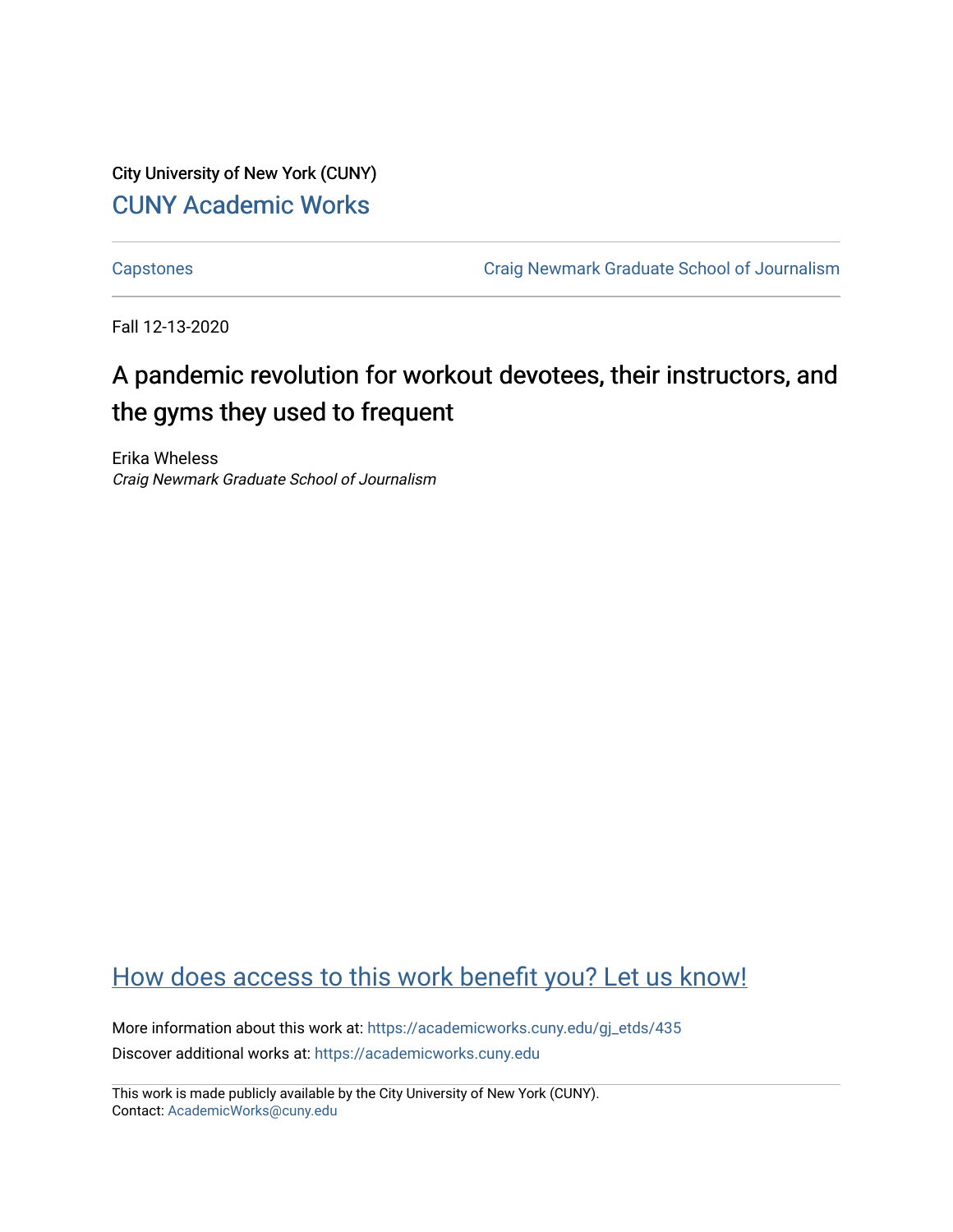Erika Wheless Capstone December 22, 2020

## **A pandemic revolution for workout devotees, their instructors, and the gyms they used to frequent**

**Pelotons decorate homes, instructors find income on Zoom, and gyms face a bleak future**

Long before the coronavirus pandemic, Madelyn McHugh's husband wanted a Peloton. She did not.

"I was firm that I was someone who needed to leave my home to exercise. It just didn't make sense to buy something we weren't going to use frequently," she said. Her usual routine was classes at Pure Barre, while her husband went to F45.

But after ACL surgery in March, McHugh's physical therapist recommended she recover on a stationary bike. By March 22, all non-essential businesses in NYC were shut down, including gyms. So she and her husband bought a Peloton.

It used to be that going to the gym was the epitome of health - taking time out of your day to stretch, run, and crunch away stress. But the coronavirus has made this a selfish, even narcissistic, act. It has forced consumers to bring the gym into their living rooms. Now that many Americans have adapted to workouts without the gym, yoga studio, or spin class, it's hard to imagine that we will return to our previous gym routines. The coronavirus won't be the death of gyms, but it has permanently changed the industry.

As days turned to months, demand for at-home fitness equipment rose. At one point, it was impossible to get a set of dumbbells delivered in New York City. Gyms started [renting](https://www.nytimes.com/2020/06/09/nyregion/kettlebells-in-stock.html) out kettlebells. Bikes were on back-order. Peloton and Lululemon sales soared.

"There have been two approaches to the at-home workout," says Dr. Natalia Mehlman-Petrzela, culture historian at the New School. "There are those who have means to invest in hardware and software, like a Peloton, or paying for a personal trainer; and then there are those who flocked back to low-tech exercise, like running, biking, or tennis."

## **"The Peloton is now the gym."**

A Peloton stationary bike is the hot commodity of the pandemic. Analysts estimate that the company will close the fiscal year ending June 2021 with \$3.94 billion in total revenue, more than double this year's \$1.83 billion. They also expect sales to increase next year by another 32% to an estimated total revenue of \$5.22 billion.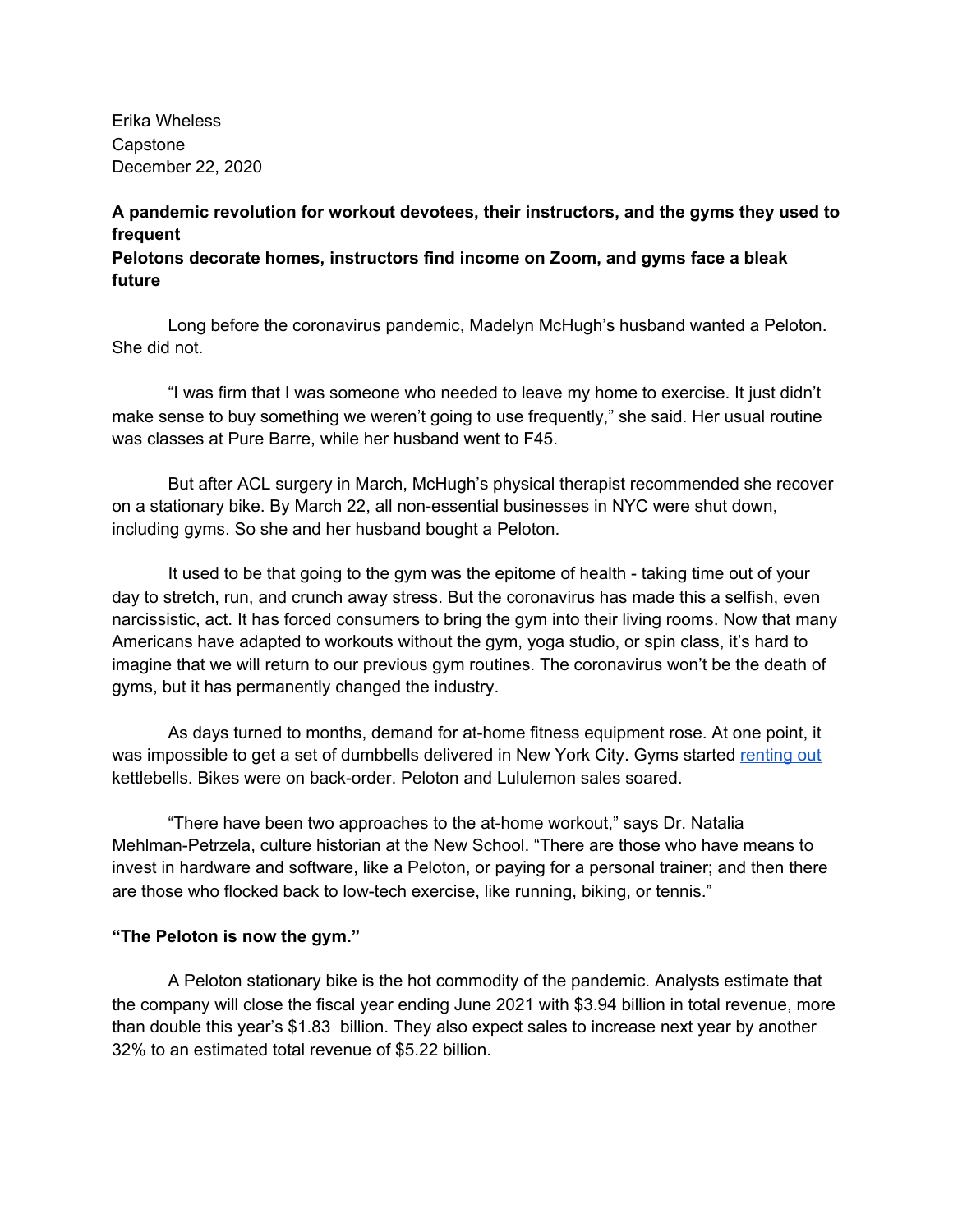Peloton also saw increases in its digital subscriptions, reporting 1.09 million connected fitness subscribers (those with the classes connected to their Peloton), again about double the 511,000 it reported in 2019. Investors are glad to see it - the company's stock is trading around \$161, surpassing its previous all-time high of \$131 in October of this year.

Perhaps an even more telling number? Peloton's connected member monthly churn of 0.75%. Once folks sign up for Peloton, they stick with it. "It's hard for a competitor to displace a \$2,000 bike once it's in the home," says Laura Martin, an analyst at Needham and Company.

When the seriousness of the pandemic set in, McHugh and her husband sprang for a Peloton using a discount through her husband's employer.

"It's made me change the way I think about working out at home," McHugh says. "I've made sure there are designated areas for certain tasks. The Peloton is now the gym."

She says she enjoys doing a 30 minute ride at lunch, and that she feels more alert and productive afterwards. When her office reopens, she doesn't think she'll go in five days a week, but would opt to work from home a few times a week in order to keep the workout break.

McHugh was lucky to have ordered her bike early in the pandemic. Peloton is now struggling with meeting delivery times. Customers complain about being given short notice for delivery windows, or deliveries not arriving at all. Peloton sent out an email saying that there wouldn't be any Black Friday or other holiday deals in order not to further stress its supply chain.

Some consumers looking to avoid the shipping delays have turned to online marketplaces. A national "buy, sell, trade" Peloton Facebook group sees about a post a day. Folks looking to sell are either moving and don't want to bring the bike, or have upgraded to the new Bike + and are looking to sell their old one.

At the other end of the spectrum is a surge in low-cost or free workouts.

Julia Murray, 28, turned to classes on YouTube. "I did several 30-day yoga challenges through the 'Yoga with Adriene' YouTube channel," she said. If she wanted something more intense, she would visit running trails in her neighborhood, or look up Zumba or step workouts. Her gym offered live group classes via Zoom, but the times didn't work for her schedule.

Her most fun form of exercise came after finding the Instagram accounts of women on quad skates, like Oumi Janta. Murray and her roommates all bought a pair. They practice in a freshly paved parking lot near their home. "It's very hard and definitely a workout," she says.

#### **"I never thought I would teach online."**

Zoom and Instagram Live have become lifelines for instructors suddenly without a place to earn a living.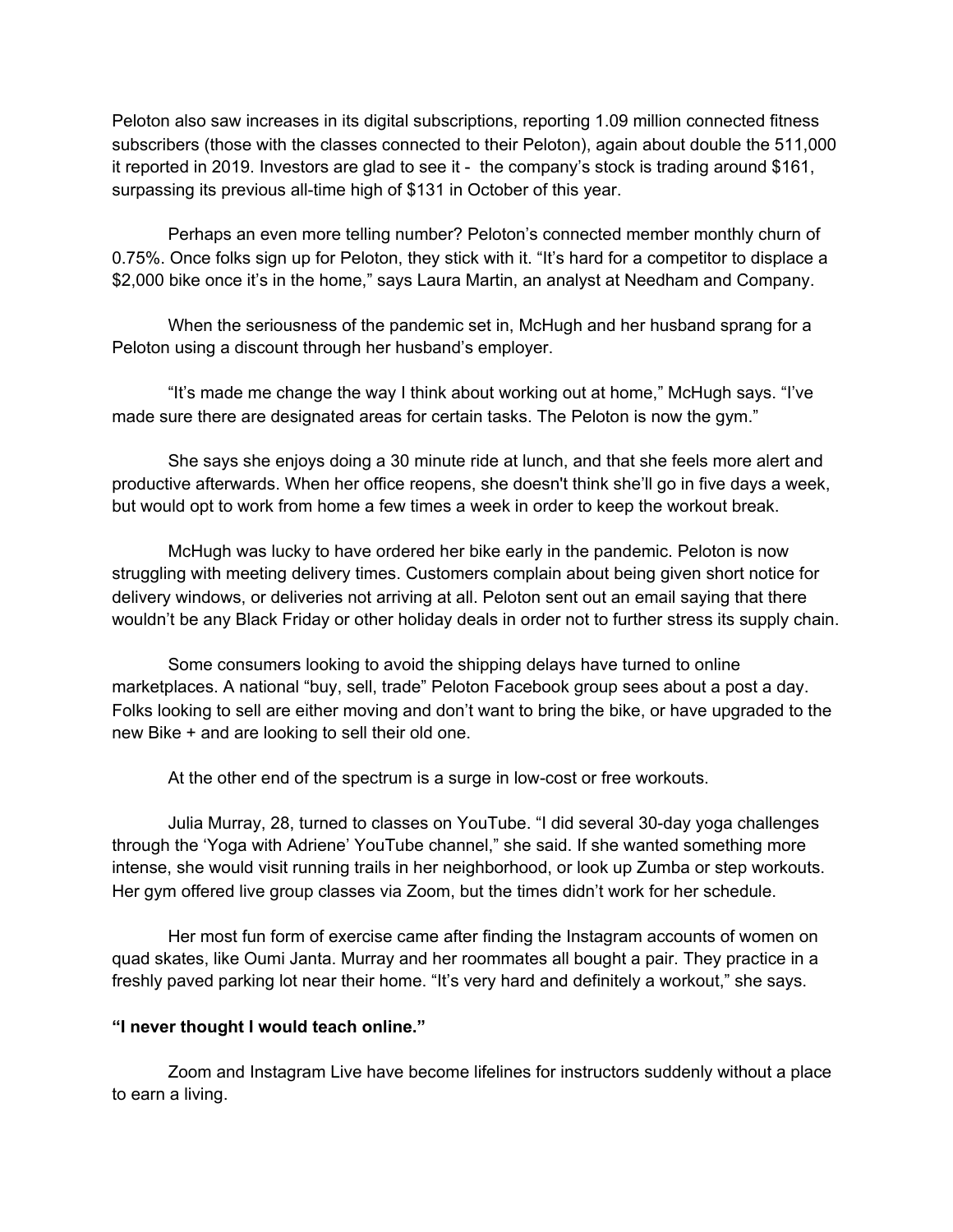Before the pandemic, Erica Bornstein, a veteran yoga instructor based in Boston, was running around the city to teach at five studios. "I was constantly on the train or in my car," she says.

The day yoga studios closed in March, Bornstein took to Instagram Live. She had about 1,500 Instagram followers and 170 people tuned in. "It was folks who practiced with me in the Boston area, but it was also people who took my class years ago and had to move." She set up a schedule to keep teaching on Instagram and shared her Venmo for folks to donate when they could.

"I never imagined I would teach online, I'm not tech savvy," says Bornstein.

Bornstein and her husband have since moved to a new home outside Boston, which gave her more space to make videos that she posts for sale on her website. Classes are \$15 each or \$36 for a 4-pack, and buyers can keep the videos once purchased. Bornstein estimates that she sells 80-100 classes per month, meaning she makes around \$2800 to \$3600 a month. She also offers live classes via Zoom and Instagram Live.

"My students and friends have said that they love the convenience of the videos," she says. "However, I know people miss the real connections of being in a studio. Being in a packed yoga studio was fun! But now we're all scared of germs."

She believes people will go back to in-person classes, but they will still want the on-demand option, if nothing else to cut down on commuting times. Someone who was usually in the studio five days a week, may decide to only go in-person three times, and stay home for two using videos.

For some fitness professionals, the closures meant a time to rest. Ariel Padilla is an instructor at NYC-based SoulCycle. He started working at the front desk in order to afford classes, and was encouraged to become an instructor. Before the pandemic, he was teaching an average of 14 classes a week.

"I think some of us who work in fitness don't realize how abusive we can be to our bodies," Padilla says. "It can be hard to say no to teaching another class, especially when clients really like you. And it's just 45 minutes of work for good pay."

Padilla says he enjoyed having the time to pause, but recognizes that he is lucky. As a more senior instructor, his company tenure his telped him. He teaches Soul Cycle classes on the Variis platform, the app on which the company's classes are streamed.

In the time off, Padilla decided to teach his own fitness classes twice a week on Zoom, called Werqout. Like with Bornstein, the lockdowns became an inadvertent way of seeing how strong his following was outside of the studio.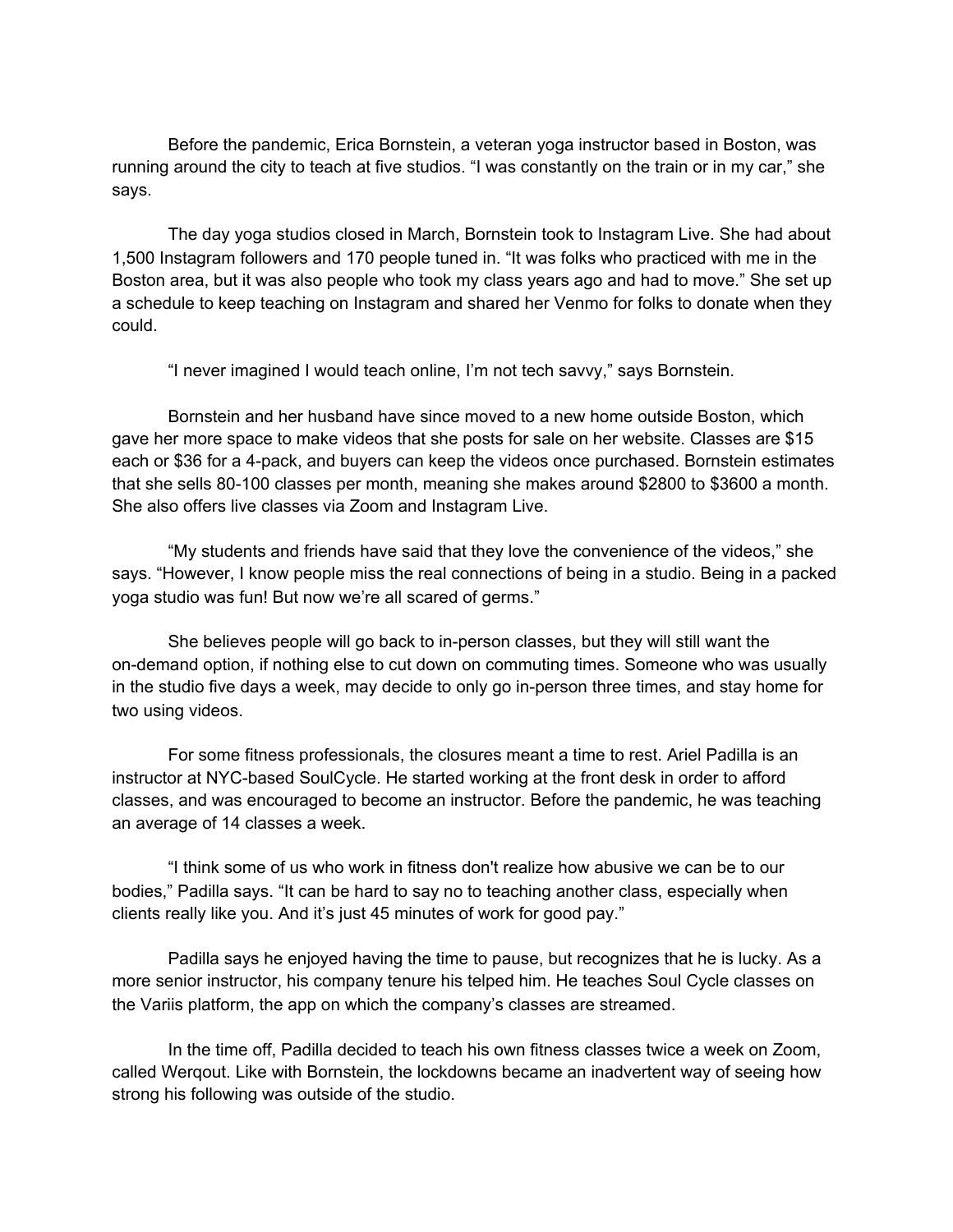Bornstein has over 5,200 followers on Instagram now. Padilla says that his classes average 15-30 people.

"I miss the consistency of my teaching schedule," Padilla says. "But I'm really proud of my classes. They're something I created and can control."

#### **Dead Gyms and Deadlifts**

On-demand and online platforms will maintain a stronger following since so many gyms across the country have permanently closed. According to a September report by [Yelp,](https://www.yelpeconomicaverage.com/business-closures-update-sep-2020.html) over 2,600 gyms that were open on March 1 were now listed as "Permanently closed."

As the pandemic drags on, that number will increase. Several major fitness [companies](https://docs.google.com/document/d/1Ajru_BXGu5tkVblmQQO9n8Jpv39aUoRgTqvH0IO75uA/edit) have had to file for Chapter 7 and Chapter 11 bankruptcy due to the virus, including Cyc Fitness, YogaWorks, 24 Hour Fitness , and Town Sports International (the parent company of New York Sports Clubs)

According to a [report](https://f.hubspotusercontent30.net/hubfs/167081/Publications/For%20Consumers_Theres%20No%20Perfect%20Substitute%20for%20Their%20Health%20Club_IHRSA_Planet%20Fitness.pdf?__hssc=192510837.2.1607698567516&__hstc=192510837.0b46b523e4c7f2c35ce2222500756e00.1606762463608.1606922329588.1607698567516.3&__hsfp=134240276&hsCtaTracking=71d7bbb2-07e2-46ed-a9bb-3392c12560e6%7C5eaf32cd-e194-4628-b1d2-fd0decb7f307) by the International Health, Racquet & Sportsclub Association, 95% of the 1,170 people surveyed said that they missed at least one aspect of physically being at the gym, with 54% saying that their at-home workout wasn't as challenging as their regular gym routine. Still, 77% said they have more time to exercise now, be it walking the dog, going for a run, or streaming online classes.

One group of gym-goers in particular had more of a challenge adjusting to working out at home. Dr. Katie Hetjmanek, an associate professor of anthropology at Brooklyn College, and her colleague Dr. Cara Ocobock decided to look at mental health and resiliency a few months into lockdowns when their own weight lifting routines were disrupted. They found that weight lifters suffered the most negative impacts of not being able to go to the gym, reporting lower confidence and higher levels of stress.

Since it's harder for lifters to have the workout equipment they need in their home, they rely on their gym, meaning it hit them hardest when gyms closed, Dr. Hetjmanek explained. "The folks that did the best were people who already had some kind of home practice, be it running, or doing yoga twice a week in their living room."

It's possible weight lifters will help some gyms regain customers, but with experts warning that widespread coronavirus vaccines won't be available, it will be months, if not another year before we return to normal. Even if we can safely go back to studios and gyms, we've had so long to form new habits and invest in workout equipment that we've found new routines.